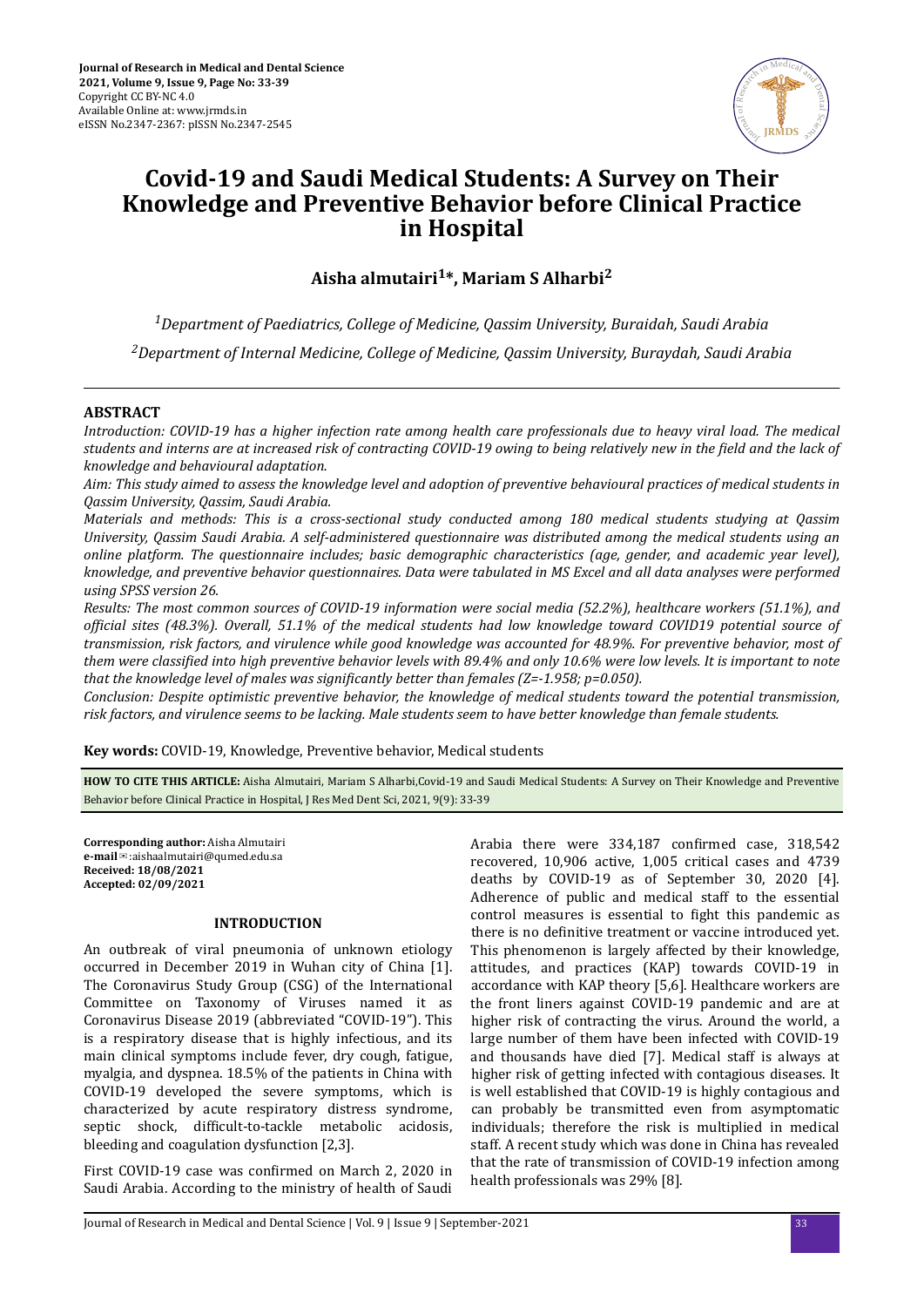Healthcare workers not only involve licensed professionals, such as doctors, nurses, pharmacists, and dentists but also medical students, specifically those who are involved in a clinical internship. During this phase of medical training medical students are expected to participate in various activities within the health system such as involvement in health needs of family and community, promoting health and disease prevention, support in health units and planning of health services, policies, programs and projects. Therefore training of medical students is essential to integrate and consolidate the knowledge that they have acquired. They possess little knowledge about managing patients and are prone to make mistakes easily and this lack of experience heightens their chance of being infected. If they are infected there is high chance of developing an asymptomatic disease and becoming vectors which may aggravate the epidemiological burden of the disease [9].

During the COVID-19 pandemic it is of prime importance to ensure safety and well-being of healthcare professionals for continued quality healthcare services and to control further spread of the disease [10]. The WHO has recommended that in order to prevent disease transmission in healthcare settings the contact and droplet precautions must be followed by healthcare professionals while treating COVID-19 patients. WHO also recommends the correct use of PPE including choosing the right PPE for the setting, putting on, removing and disposing the PPE correctly [11]. In addition, ministry of health Saudi Arabia also issued interim surveillance guidelines for COVID-19. Therefore it is essential for healthcare professionals to adhere to hand hygiene, correct use of PPE and other IPC measures to avoid getting infected from this deadly virus [12].

A study conducted in Iran to assess the knowledge level of medical students about COVID-19 revealed that average of correct answers was 86.96% by medical students, which was higher than some previous studies and similar to another study which reported 87.1% knowledge level of Saudi Arabian healthcare workers about MERS-CoV [13,14]. Another study conducted in Saudi Arabia about the knowledge level of medical interns related to COVID-19 has highlighted that the mean knowledge score of the interns was 6.1 ± 2.7 on a scale of 1 to 10. This showed that the majority of interns possessed moderate level of knowledge about COVID-19. There were only 38% interns who had good knowledge with a score of at least 80% [15].

The preventive behavior is also an important aspect to understand how well medical student respond to the COVID-19 pandemic. The study on Iranian medical student about adoption of preventive behavior for COVID-19 explained that the average score of preventive behavior (94.47%) was higher than a similar study results regarding MERS Coronavirus infection in Saudi Arabia [13,14]. Another study done is Qassim region of Saudi Arabia has identified that 90% of medical interns believed that they can be a virus carrier even if they do not have fever or cough, so taking extra precaution is a must to avoid spread of the infection. 73% interns

thought that they do not need to wear N95 mask at work all the time to avoid getting infected with CPVID-19 whereas 97% medical interns believed that appropriate social distancing can reduce their risk of getting infected or infecting others with COVID-19 [15].

Medical students are among those who may have close contact with the affected people. Therefore lack of proper related knowledge in this population can make them overestimate the situation, increase their stress and anxiety level and may interrupt the appropriateness of their medical judgments [16]. A study of medical students' knowledge of the COVID-19, preventive behaviours and risk perception is necessary owing to critical nature of COVID-19 pandemic and unavailability of it treatment or vaccine. To our knowledge, there is lack of evidence to assess the knowledge level, preventive behaviours, and risk perception among medical students about COVID-19. Hence this study will help to assess these parameters in Saudi medical students.

## **MATERIALS AND METHODS**

This is a quantitative cross-sectional research using survey questionnaire. A comprehensive survey questionnaire had been used to collect information about demographic and study variables of present study. A survey questionnaire was designed using google docs and had been distributed to respondents via Email and Whats App as convenient for respondents. The estimated time for questionnaires completion is 5 minutes. The sample size would be consisted of 306 male and female medical students. Sample size was calculated using the formula:  $n = z^2p(1-p)\d^2$  with 95% confidence level and 5% margin of error. Where n=sample size, z= 1.96 p=0.5, d=0.04. This study was conducted among medical students of Qassim University by distributing research questionnaire containing questions about knowledge and preventive approach to deal with COVID-19. Using paper or electronic questionnaire this study were ran for a period of three months from Oct 2020 to Dec 2020. Nonprobability sampling in which convenience sampling technique was used to collect data from list of respondents. Data of all medical students studying at various professional years were collected from records of Qassim University after seeking approval. These participants were contacted and written informed consents were obtained from the participants after brief introduction of the study. Ethical approval was taken from the ethical committee of Qassim university (QUCOM) before proceeding of the study.

## **Statistical analysis**

The data analyses were carried out using Statistical Packages for Software Sciences (SPSS) version 21 Armonk, New York, IBM Corporation. The knowledge toward the potential sources of transmission, risk factors, and virulence of COVID-19 was assessed using 23-item questionnaires discussed in Table where the correct answers had been identified and were coded as 1 while the incorrect answer had been coded with 0.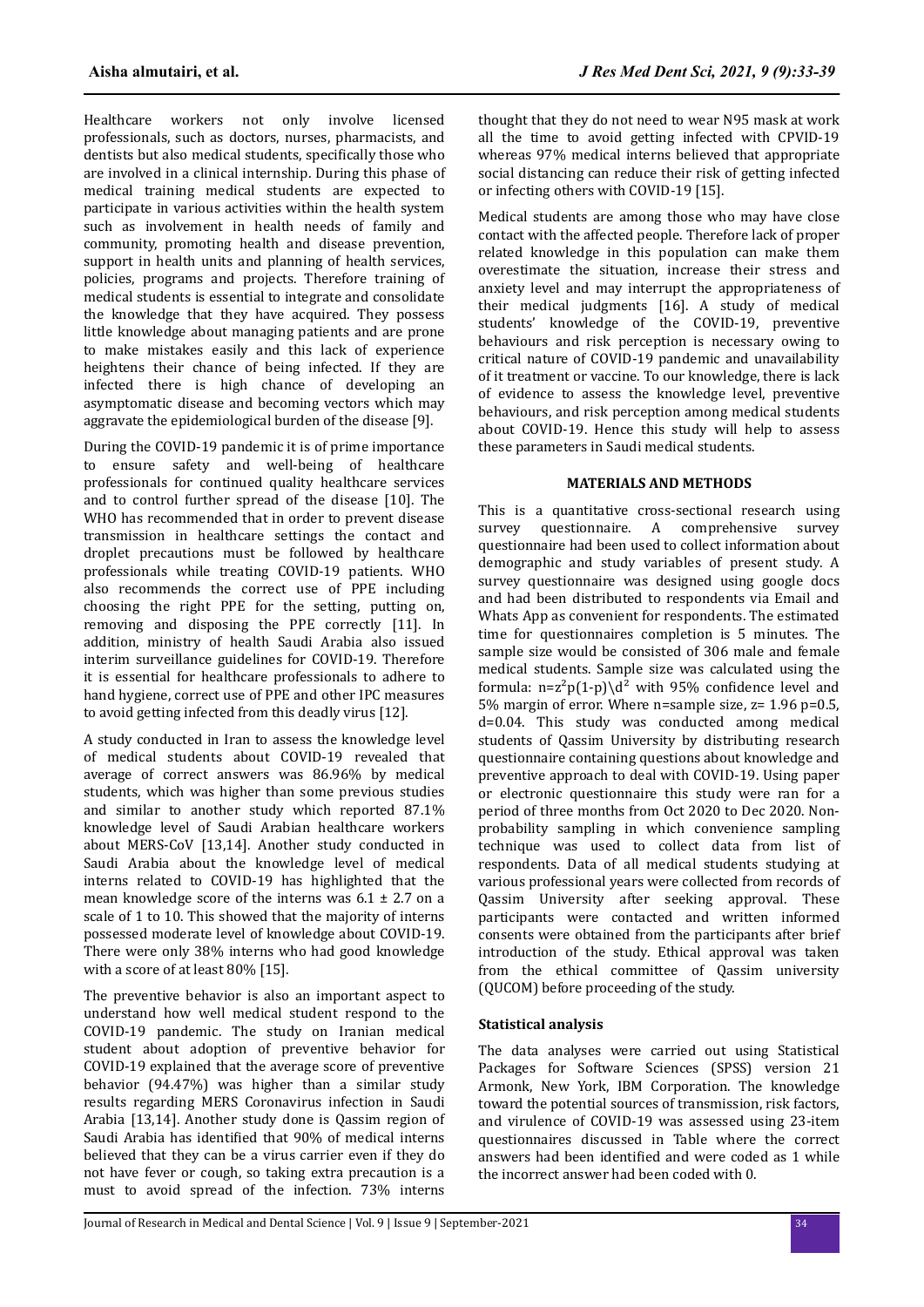The total knowledge score has been calculated by adding all 23 items and a score range from 0 to 23 had been generated which indicates that the higher the score, the higher the knowledge toward the potential sources of transmission, risk factors, and virulence of COVID-19 and by using the mean score as a cut-off point to determine the level of knowledge, participants were considered as having low knowledge if the score was below or equal to the mean score while above the mean score was considered high knowledge level.

Regarding preventive behavioural approaches that can reduce the risk for COVID-19, the overall behavior has been measured using 9-item questionnaires discussed in Table where "yes" coded with 1 and "no" coded with 0 were the answer options. The total preventive behavior has been calculated by adding all 9 items and a possible score range from 0 to 9 has been generated which generally means that the higher the score the higher the behavior toward the risk for COVID-19. By using the mean score as a cutoff point to determine the level of behavior, participants were classified as low behavior if the score was equal or below the mean score while above the mean score were considered as high behavior.

Qualitative variables were presented using numbers and percentages while quantitative variables were presented using mean and standard deviation. The knowledge and behavior scores were compared with the basic demographic characteristics by using Mann Whitney Ztest and Kruskal Wallis H test. A P-value of 0.05 was considered statistically significant. Normality tests were conducted using Kolmogorov-Smirnov test and Shapiro Wilk test. Data follows abnormal distribution. Thus, nonparametric tests were applied. Correlation procedures were also performed to determine the linear relationship between the knowledge and behavior scores.

#### **RESULTS**

This study was able to recruit 180 medical students. Table 1 presented the basic demographic characteristics of the medical students. The age range was from 21 to 26 years old with the majority (69.4%) were in the younger age group (21 – 23 years) and nearly 70% were males. With respect to their academic year level, 35% were in the 5th year level, another 35% were in the 4th and 30% were in the 3rd year level.

**Table 1: Basic demographic characteristics of the medical students (n=180).**

| <b>Study variables</b> | N (%)       |  |  |
|------------------------|-------------|--|--|
| Age group              |             |  |  |
| $21-23$ years          | 125 (69.4%) |  |  |
| $24-26$ years          | 55 (30.6%)  |  |  |
| Gender                 |             |  |  |
| Male                   | 124 (68.9%) |  |  |
| Female                 | 56 (31.1%)  |  |  |
| Academic year level    |             |  |  |
| 3rd year               | 54 (30.0%)  |  |  |
| 4th year               | 63 (35.0%)  |  |  |
| 5th year               | 63 (35.0%)  |  |  |
|                        |             |  |  |

Figure 1 showed the medical students' sources of information related to COVID-19. It was revealed that social media (52.2%) was the source of information by the medical students in relation to COVID-19, followed by healthcare workers  $(51.1\%)$  and official sites  $(48.3\%)$ while family and friends were the least sources of information (17.2%).



**Figure 1: Sources of information related to COVID-19.**

In the assessment of knowledge toward potential sources of transmission (Table 2), it can be observed that the medical students were aware that inhalation (86.1%), kissing (81.7%), touching contaminated items (80.6%), handshaking (79.4%) and large droplets (72.8%) were the most common potential sources of COVID-19 transmission while animals (22.2%), mother to fetus (14.4%) and breast milk (8.3%) were the least potentials sources.

For the knowledge of potential risk factors and virulence for COVID-19, it was shown that the top 3 statements where medical students showed strong agreement were; "People with chronic diseases are at higher risk for COVID-19" (agree: 97.2%), "If a person gets COVID-19, he/she should be avoided because of being a potential source of infection" (agree: 97.2%) and "If a person gets COVID-19, his/ her family should be avoided because of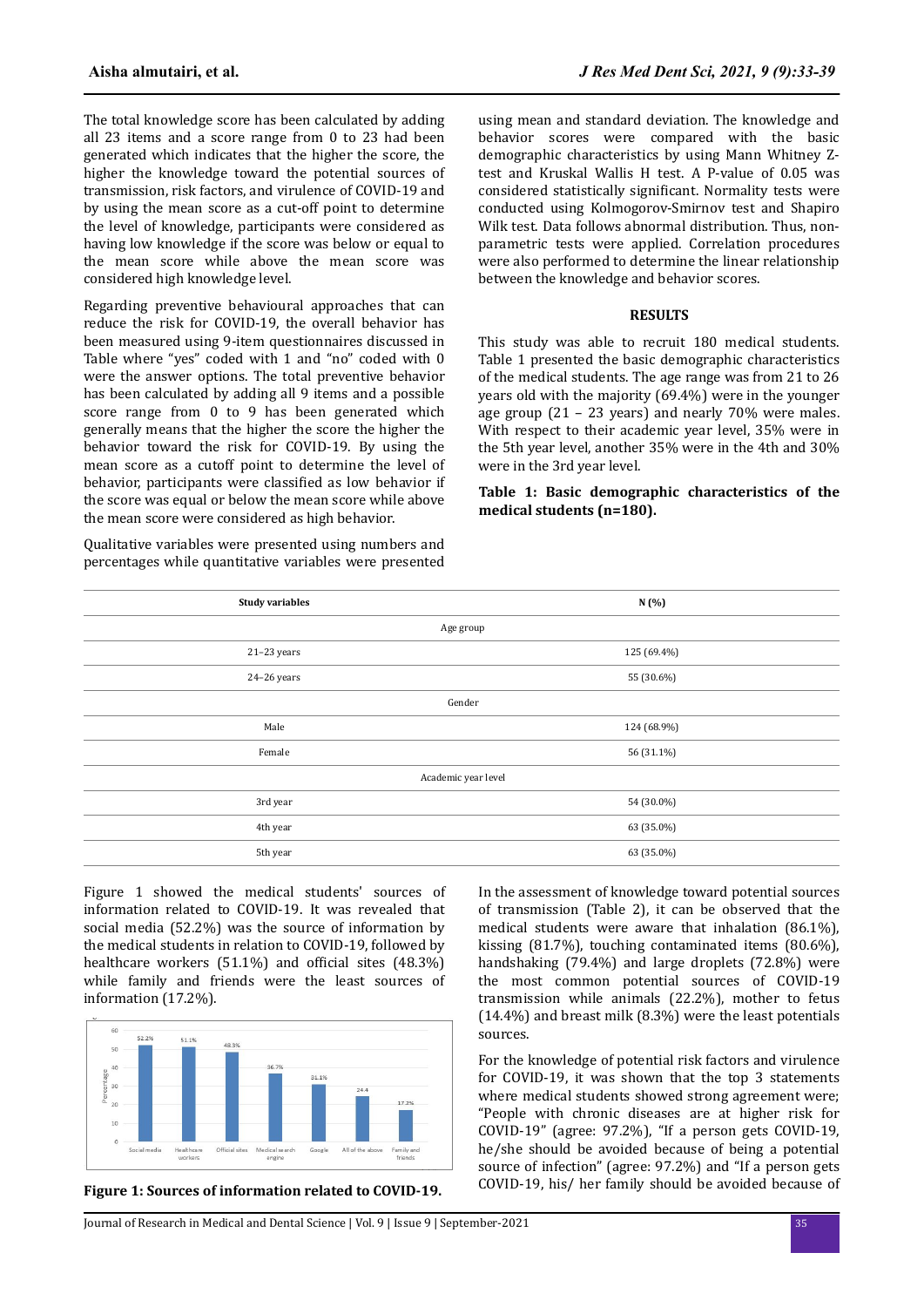being a potential source of infection" (agree: 96.1%) while the least statement was "Children are at a higher risk for COVID-19" (agree: 24.4%).

mean knowledge score was 13.4 (SD 2.82) with more than a half were classified as having low knowledge (51.1%) while 48.9% had good knowledge level.

Based on the 23 items knowledge questionnaires, the

## **Table 2: Assessment of the knowledge toward potential sources of transmission, risk factors, and virulence of COVID-19 (n=180).**

| Knowledge about potential sources of transmission of COVID-19                                                   | Correct Answer N (%) |  |  |  |
|-----------------------------------------------------------------------------------------------------------------|----------------------|--|--|--|
| Inhalation                                                                                                      | 155 (86.1%)          |  |  |  |
| Kissing                                                                                                         | 147 (81.7%)          |  |  |  |
| Touching contaminated items                                                                                     | 145 (80.6%)          |  |  |  |
| Handshaking                                                                                                     | 143 (79.4%)          |  |  |  |
| Large droplets                                                                                                  | 131 (72.8%)          |  |  |  |
| From Air                                                                                                        | 115 (63.9%)          |  |  |  |
| Skin contact                                                                                                    | 83 (46.1%)           |  |  |  |
| Fecal and/or oral route                                                                                         | 69 (38.3%)           |  |  |  |
| Contaminated food                                                                                               | 59 (32.8%)           |  |  |  |
| <b>Blood transfusion</b>                                                                                        | 43 (23.9%)           |  |  |  |
| Animals                                                                                                         | 40 (22.2%)           |  |  |  |
| Mother to fetus                                                                                                 | 26 (14.4%)           |  |  |  |
| <b>Breast milk</b>                                                                                              | 15 (08.3%)           |  |  |  |
| Knowledge of potential risk factors and virulence of COVID-19                                                   | Agree, N (%)         |  |  |  |
| People with chronic diseases are at a higher risk for COVID-19                                                  | 175 (97.2%)          |  |  |  |
| If a person gets COVID-19, he/she should be avoided because of being a potential<br>source of infection         | 175 (97.2%)          |  |  |  |
| If a person gets COVID-19, his/her family should be avoided because of being a<br>potential source of infection | 173 (96.1%)          |  |  |  |
| Wearing a mask regularly prevents getting the disease                                                           | 165 (91.7%)          |  |  |  |
| One sick person can transmit the disease to about four other people                                             | 152 (84.4%)          |  |  |  |
| Only sick people should be wearing a mask to prevent the spread of the disease $\dagger$                        | 151 (83.9%)          |  |  |  |
| I believe that a vaccine can prevent the spread of COVID-19                                                     | 149 (82.8%)          |  |  |  |
| COVID-19 has a high recovery rate with over 90% of recovery                                                     | 147 (81.7%)          |  |  |  |
| Pregnant women are at a higher risk of COVID-19                                                                 | 92 (51.1%)           |  |  |  |
| Children are at a higher risk for COVID-19                                                                      | 44 (24.4%)           |  |  |  |
| Total knowledge score (mean ± SD)                                                                               | $13.4 \pm 2.82$      |  |  |  |
| Low knowledge                                                                                                   | 92 (51.1%)           |  |  |  |
| High knowledge                                                                                                  | 88 (48.9%)           |  |  |  |
| † Indicates reverse answer                                                                                      |                      |  |  |  |

In Table 3, it showed 9 items to assess the behavioural approaches that can reduce the risk for COVID-19. Based on the results, all of the medical students agreed that covering the face while coughing/sneezing, wearing a face mask, avoiding large gatherings and crowded areas were the proper behavioural practice to reduce the risk of COVID-19 infection. Based on the 9 behavioural item questionnaires, the overall mean score was 8.89 (SD 0.33) with nearly all were classified into high behavior (89.4%) and the rest were low (10.6%).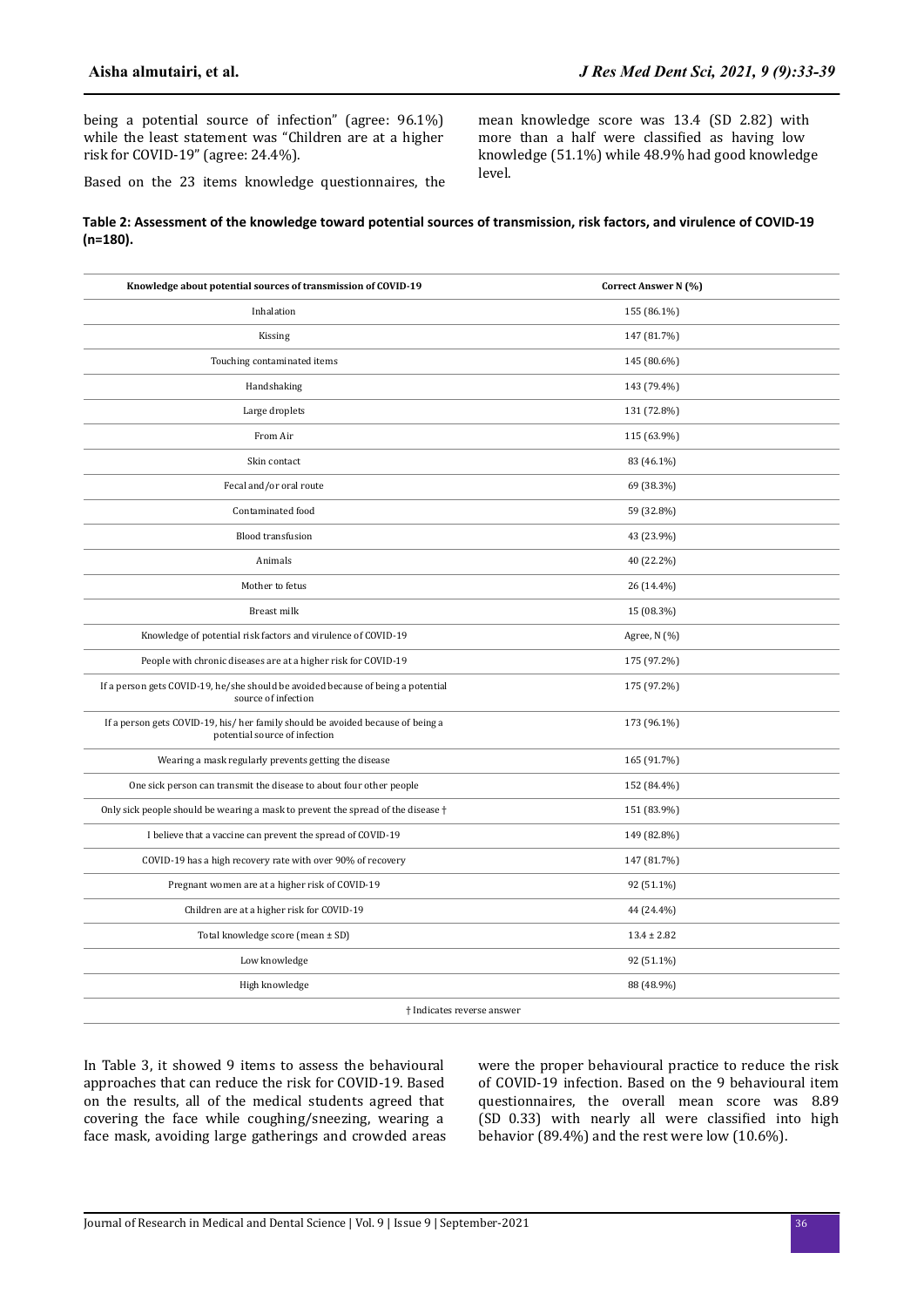| <b>Behavior Statement</b>              | Correct Answer N (%) |
|----------------------------------------|----------------------|
| Covering face while coughing/sneezing  | 180 (100%)           |
| Wearing face masks                     | 180 (100%)           |
| Avoiding large gathering               | 180 (100%)           |
| Avoiding crowded areas                 | 180 (100%)           |
| Avoiding close contacts                | 178 (98.9%)          |
| Using disinfectants                    | 178 (98.9%)          |
| Avoid touching face                    | 178 (98.9%)          |
| Staying home                           | 175 (97.2%)          |
| Washing hands for 20 seconds with soap | 171 (95.0%)          |
| Total behavior score (mean ± SD)       | $8.89 \pm 0.33$      |
| Low                                    | 19 (10.6%)           |
| High                                   | 161 (89.4%)          |

**Table 3: Assessment of preventive behavioural approaches that can reduce the risk for COVID-19 (n=180).**

Figure 2 depicted the correlation between the knowledge score and behavior score. It can be observed the correlation between the knowledge score and behavior was not statistically significant (r=-0.060; p=0.426).



knowledge and behavior scores in accordance to the age group, gender, and academic year level. Based on the results, it was found that gender

In Table 4, we used Mann Whitney Z-test as well as Kruskal Wallis H-test to measure the differences in the

males showed significantly higher knowledge scores than females  $(Z=1.958; p=0.050)$  while the differences in the knowledge and behavior scores of age group and academic year level did not reach statistical significance (p>0.05).

### **Figure 2: Correlation (Pearson-r) between knowledge and behavior scores.**

**Table 4: Difference in the knowledge and behavior scores in regards to the basic demographic characteristics of the medical students (n=180).**

| Factor                                                   | Knowledge Score (23) Mean ±<br><b>SD</b> | Z/H-test (P-value) | Behavior Score (9) Mean ± SD | Z/H-test; P-value |  |
|----------------------------------------------------------|------------------------------------------|--------------------|------------------------------|-------------------|--|
| Age groupa                                               |                                          |                    |                              |                   |  |
| $21 - 23$ years                                          | $13.6 \pm 2.62$                          | $Z = -1.203$ ;     | $8.91 \pm 0.31$              | $Z = -1.651;$     |  |
| $24 - 26$ years                                          | $14.0 \pm 3.22$                          | $P=0.229$          | $8.84 \pm 0.37$              | $P=0.099$         |  |
|                                                          |                                          | Gendera            |                              |                   |  |
| Male                                                     | $13.9 \pm 3.06$                          | $Z = -1.958$ ;     | $8.87 \pm 0.34$              | $Z = -1.474;$     |  |
| Female                                                   | $13.1 \pm 2.06$                          | $P=0.050**$        | $8.93 \pm 0.32$              | $P = 0.140$       |  |
| Academic year levelb                                     |                                          |                    |                              |                   |  |
| 3rd year                                                 | $14.0 \pm 1.96$                          | $H = 2.793;$       | $8.89 \pm 0.37$              | $H = 0.108;$      |  |
| 4th year                                                 | $13.4 \pm 3.19$                          |                    | $8.89 \pm 0.32$              |                   |  |
| 5th year                                                 | $13.7 \pm 3.04$                          | $P = 0.247$        | $8.89 \pm 0.32$              | $P=0.948$         |  |
| aP-value has been calculated using Mann Whitney Z-test   |                                          |                    |                              |                   |  |
| bP-value has been calculated using Kruskal Wallis H-test |                                          |                    |                              |                   |  |
| **Significant at p=0.05 level                            |                                          |                    |                              |                   |  |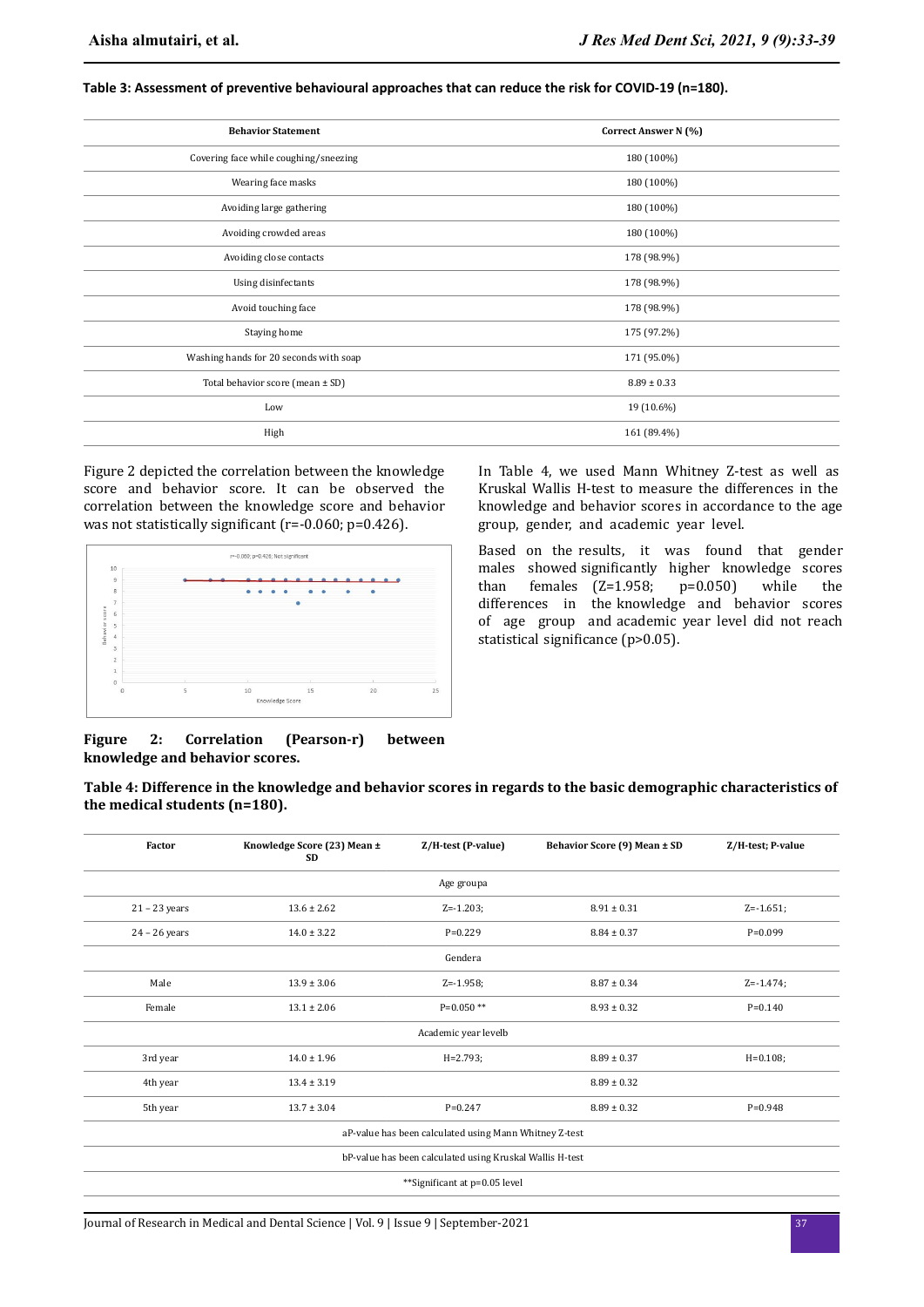## **DISCUSSION**

This study was carried out to evaluate the knowledge and preventive behavior of Saudi medical students regarding the COVID-19 pandemic. The findings of this study revealed that the overall knowledge of medical students in relation to the COVID-19 potential sources of transmission, its risk factors, and virulence was inadequate. Based on 23-item questionnaires designed to measure the knowledge, 51.1% of them were identified as having a low level of knowledge while 48.9% were in the high level (mean score: 13.7 out of 23 points). This result is consistent with the study of AlNohair et al.[15]. Based on their findings, among 250 medical interns, good knowledge was demonstrated by only 38% of the subjects and the rest were moderate or poor knowledge levels. On the contrary, most published literatures that had been published either locally, regionally, or internationally showed better findings in terms of knowledge toward COVID-19, with reporting good knowledge toward COVID-9 infection varying from 70% to 96% whether the subjects were medical students [9,14,17-21] or healthcare providers [22-23]. Further, our results demonstrated that the perceived knowledge of male students was significantly better than female students (p=0.050). This is contrary to the report of Soltan et al. [19]. Based on their accounts, females exhibited a higher prevalence rate in regards to relatedknowledge and practicing behaviours than males while Arslanca et al. [23], documented that there was no significant difference within the knowledge of males and females in relation to COVID-19 which was not consistent with our reports.

Conversely, most of the medical students knew that inhalation, kissing, touching contaminated items, and handshaking were the potentials sources of COVID-19 transmission while their awareness was less those animals, mother to foetus, and breast milk could also lead to the transmission of the disease. Furthermore, medical students were highly aware that patients with chronic diseases were more prone to COVID-19 infection and they believe that patients who had been infected by the virus should be isolated to avoid being the source of infection. On the other hand, medical students were less aware that even children were at higher risk of COVID-19 infection. Consistently, the risk of elderly people for COVID-19 infection had also been reported by Gobel et al. [20], based on their findings, more than one-third of medical and allied health science students knew that elderly persons or people with comorbidities are more prone to acquire COVID-19.

Regarding preventive behavior, medical students exhibited an optimistic behavior in the 9-item questionnaires which assessed their attitude toward the prevention that can reduce the risk for COVID-19. Accordingly, the behavior mean score was 8.89 (SD 0.33) with 89.4% of medical students compromising a high level of behavior and only 10.6% were classified into a low level. Consistently, several studies indicated positive preventive behaviors to control the spread of COVID-19 infection [14,18-19,21]. On the other hand, a study

conducted in Jeddah, Saudi Arabia [17], reported that the attitude of undergraduate nursing students regarding COVID-19 was negative. The deficiency in attitude has been noted specifically regarding the protective measures to control disease transmission as only half of them agreed about it. Furthermore, the authors also noted similar proportion of nursing students (50%) were against the lockdown of crowded places such as schools. In our study, all medical students were aware that preventive behavior such as; covering the face while coughing/sneezing, wearing a face mask, avoiding gathering or crowded places are necessary to control the spread of the disease which showed better preventive behaviours than the previous reports.

Moreover, In a study by Alsoghair et al. [18], they found a positive significant correlation between the knowledge and self-reported preventive behavior which was also similarly reported by Soltan et al. [19] as well as Arslanca et al. [23]. However, this has not been the case in our study, as we found a negative correlation between the knowledge and preventive behavior scores (r=-0.060) which was also similarly reported by Taghrir et al. [14]. Their findings indicated that there was an inverse correlation between related-knowledge and preventive behavior (r=-0.036).

Sources of COVID-19 information are important to fill the gaps in terms of knowledge and preventive behavior. In our study, medical students' main source of information regarding COVID-19 was social media (52.2%), followed by healthcare workers (51.1%) and official sites (48.3%). Similarly, AlNohair et al. [15], accounted that medical interns' main source of information regarding COVID-19 was social media, alternatively, they also indicated newspapers, television, and friends as secondary options in obtaining sources of COVID19 information while on the other hand, Alsoghair and associated [18], indicated that local Ministry of Health materials, Centres for Disease Control and Prevention, and WHO were the most common sources of medical students information regarding the disease while in Ecuador [9], the main source of information regarding COVID-19 among medical students were scientific articles. Even though each author had suggested different entities as the sources of COVID-19 information, however, it can be observed that most of these sources were obtained through an online platform.

### **CONCLUSION**

Despite optimistic preventive behavior, the knowledge of medical students toward the potential transmission, risk factors, and virulence seems to be lacking. Male students seem to have better knowledge than female students. It is necessary to address the gaps in the knowledge as evident in this study, specifically among female students. The health education aimed at improving knowledge about COVID-19 measures is useful for encouraging positive behavioral practices among medical students. Institutional care is also important to raise awareness among populations more importantly among front-liners or for the future front-liners. Finally, training programs